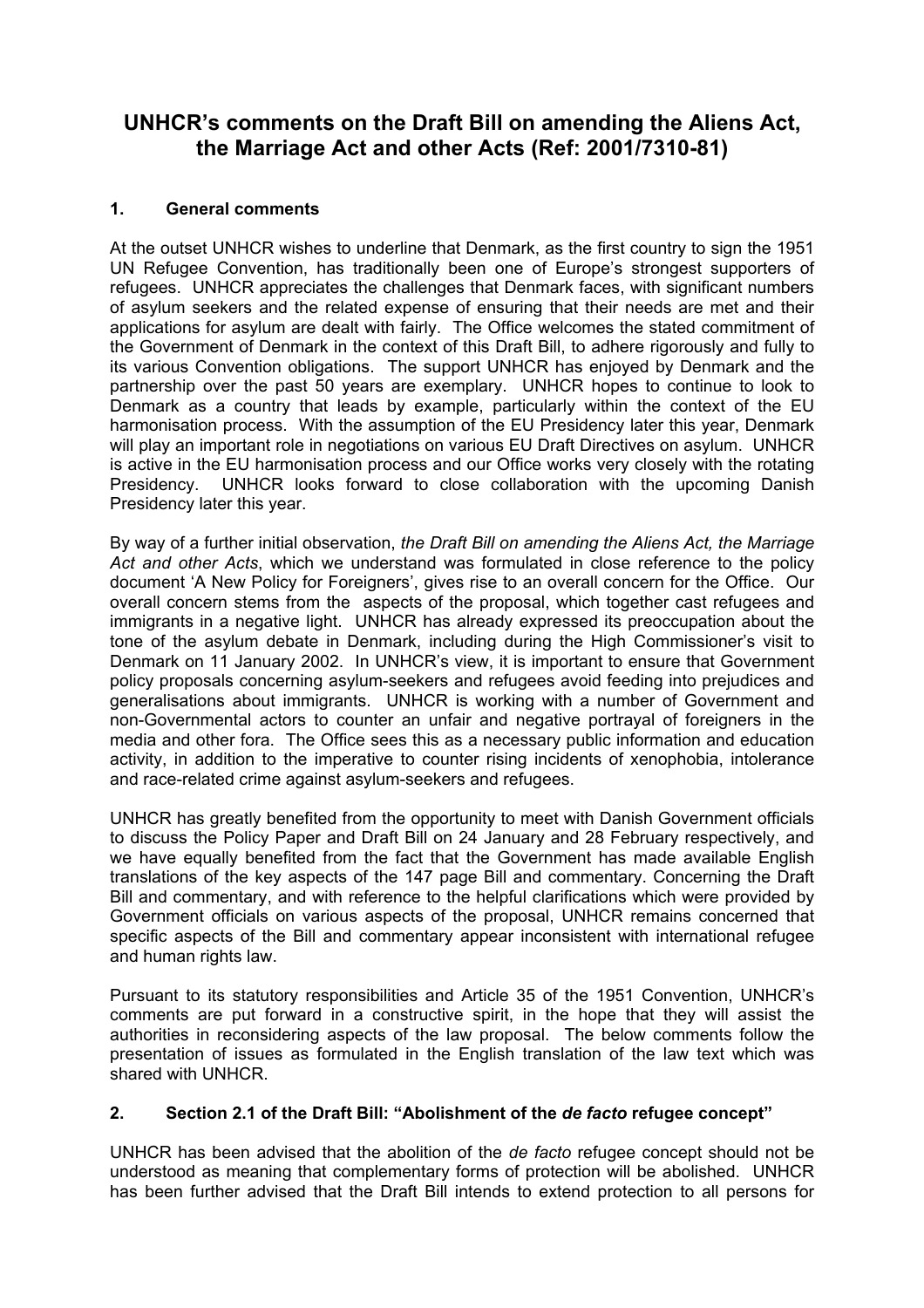whom Denmark has an international obligation to do so. The Bill thereby incorporates a modification to ensure that persons protected under provisions of the European Convention on Human Rights and Fundamental Freedoms (ECHR) and its Protocol No. 6, as well as the UN Convention against Torture and Other Cruel, Inhuman or Degrading Treatment or Punishment (CAT) will be specifically provided for in the *Aliens Act*. The commentary to the Draft Bill, and explanations provided to the Office, indicate that the Government considers it necessary to amend the *Act* to spell out these human rights protections and their origins in order to be more precise about those for whom Denmark has assumed Convention based international legal responsibilities. Presently the *Act* does not identify the specific legal grounds on which so-called 'protection status' can be granted under Danish law. UNHCR was also told that persons recognised under this proposed category of 'protection status' would be granted rights akin to those of Convention refugees in Denmark, with the exception of Convention travel documents, which would only be available to Convention refugees.

# **2.1 Reference to 'temporary protection'**

UNHCR understands the priority objective of ensuring that Denmark's international legal obligations are clearly reflected in domestic law. UNHCR would however recommend that the Danish Government consider incorporating in legislative form, the provision of temporary protection to persons who fulfil the requirements as set forth in the EU Directive on Temporary Protection (Council Directive 2001/55/EC of 20 July 2001). As was specifically noted in UNHCR's preliminary comments on the new policy for foreigners of 30 January 2002, the possibility of granting temporary residence permits to groups other than those specified in § 9 e (1) and (2) of the *Aliens Act* (i.e. persons from the Former Yugoslavia and Kosovo) should be provided for.

During the meeting with the Danish Permanent Representative to the UN at Geneva and other Government officials on 28 February , UNHCR was advised that the Government was in the process of consultations with the EU Commission with a view to "opting into" the Temporary Protection (TP) Directive. UNHCR welcomes the intention of Denmark of implementing the TP Directive. In light of the overall importance of ensuring that a TP regime is put in place, and in consideration of the scope of reform which is proposed by the law proposal, UNHCR would welcome if the Government reflected the introduction of a TP provision in the Draft Bill and commentary.

# **2.2 The refugee definition and complementary forms of protection**

Under § 7(2) of the Draft Bill concerning complementary forms of protection, the law proposal exclusively refers to death sentence, or torture or expulsion to inhuman or degrading treatment or punishment as reasons for the granting of complementary protection. The proposal, as currently formulated, therefore falls short of protection for other categories of persons of UNHCR's concern because they are in need of international protection.

UNHCR's paper to the Standing Committee of the Executive Committee on 'Complementary Forms of Protection' of 9 June 2001 (EC/50/SC/CRP.18) specifically identifies so-called complementary forms of protection to "cover persons outside their countries who are in need of international protection because of a serious threat to life, liberty or security of the person in the country of origin, as a result of armed conflict or serious public disorder; for example, persons fleeing the indiscriminate effects of violence and the accompanying disorder in a conflict situation, with no specific element of persecution …." (para. 10). From UNHCR's perspective, the term "refugee" applies both to persons coming within the scope of the 1951 Convention and 1967 Protocol, and to people fleeing the indiscriminate effects of armed conflict or generalised violence, albeit with no specific element of persecution. The UN General Assembly and UNHCR's Executive Committee have for many years called upon UNHCR to provide protection and assistance to such persons coming within this "broader"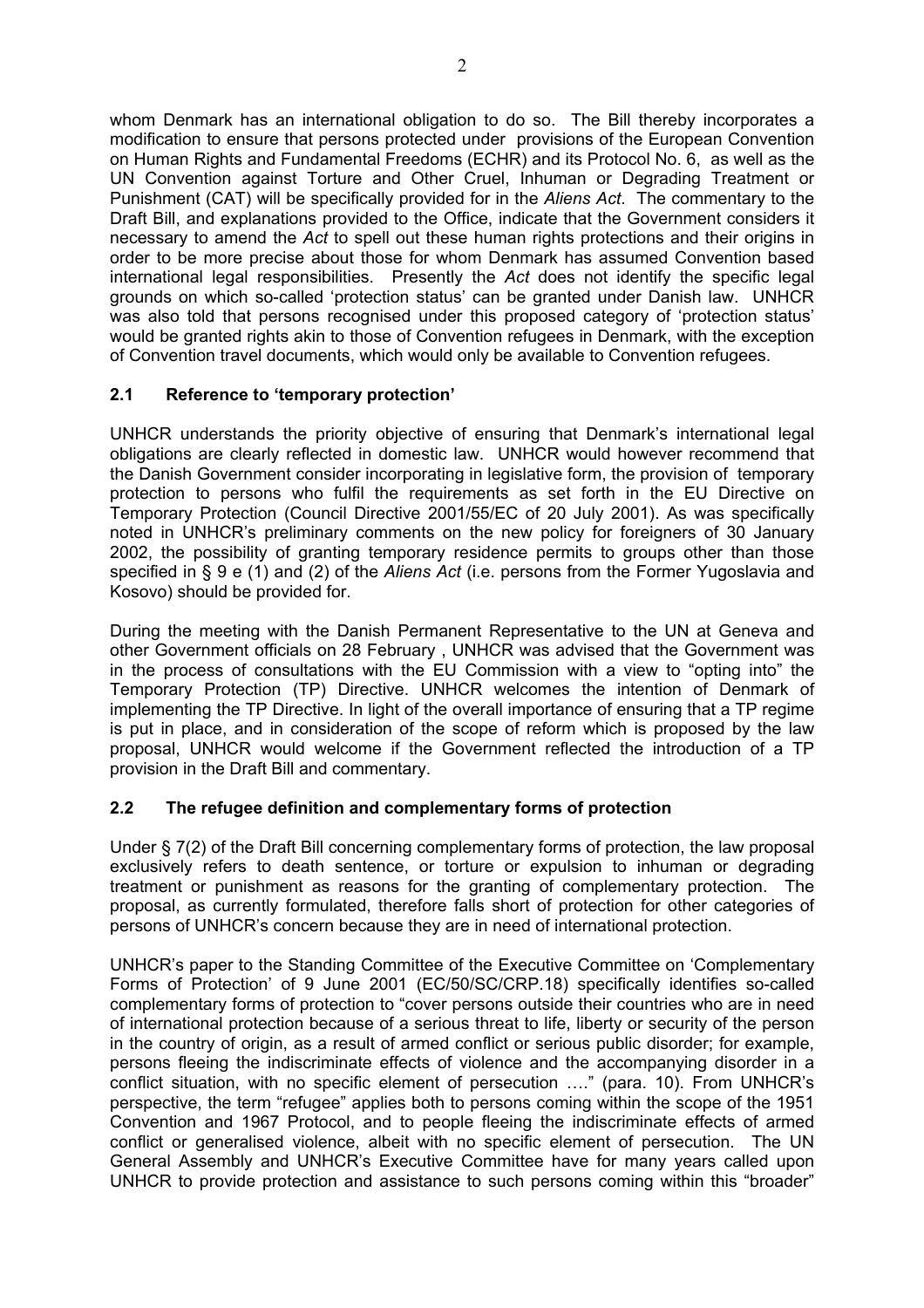refugee definition. The Danish law proposal in describing the scope of  $\S$  7(2) is devoid of any reference to this category of persons in need of international protection.

In UNHCR's view, a more acceptable formulation of the provision in  $\S$  7(2) could read as follows:

"Denmark shall grant subsidiary protection status to an applicant for international protection who is outside his or her country of origin, and cannot return there for reasons outside of the scope of the definition of Convention refugee under Section 7 (1) and owing to:

- a) the risk of death penalty or being subjected to torture or inhuman or degrading treatment or punishment; or
- b) indiscriminate threats to life, physical integrity or liberty resulting from generalised violence or events seriously disturbing public order;

with no element of persecution or link to a specific Convention ground."

UNHCR recommends that the Bill be amended accordingly.

UNHCR understands that the comments to the Bill are meant to provide authoritative guidance to the Danish decision-making authorities. In this regard, UNHCR has noted that the comments make reference to specific categories of persons who would be affected by the law proposal. There are two categories of persons referred to in the comments which raise particular concerns to our Office and in regard to which UNHCR would suggest clarifications in the commentary:

- One is the reference to draft evaders and deserters who, in UNHCR's view, fall under the 1951 Convention refugee definition under a number of circumstances. For example, draft evaders and deserters facing disproportionate punishment, or whose actions are based on conscientious objection or who do not wish to participate in an internationally condemned conflict belong to categories of persons who may be recognized as Convention refugees.
- A second category identified in the comments are persons who have faced serious, previous persecution such as "torture or other outrages, such as rape". In this context, UNHCR wishes to recall that it is internationally recognized that there may be compelling reasons arising out of previous persecution for which refugees, when a risk of persecution ceases to exist, can refuse to avail themselves of the protection of their country of origin. It is for this reason that Article 1C(5) of the 1951 Convention provides for an exemption to cessation of refugee status. We would like to stress that the act of rape, in particular, is recognised as an international crime and it is not understandable why victims of such crime would be specifically excluded from international protection and the scope of Section 7 (2) of the *Aliens Act*.

As concerns how politically and practically Denmark would consider victims of such violence to being removed from Denmark, UNHCR has been informed that § 9 b of the Draft Bill, which permits the grant of residence permits to persons who, in cases not falling within § 7(1) or (2), are "in such a position that essential considerations of a humanitarian nature conclusively make it appropriate to grant the application", may be applicable. As categories of persons who may be granted this 'humanitarian status', UNHCR has been advised that certain groups of persons from areas experiencing civil unrest would fall under Section 9 b *Aliens Act* and would thereby be permitted to remain in Denmark on humanitarian grounds, such as Afghans and Somalis not qualifying for refugee or protection status. While this provides some reassurance, UNHCR prefers that international protection needs, rather than humanitarian compassion, be set out as the basis for granting such persons permission to stay.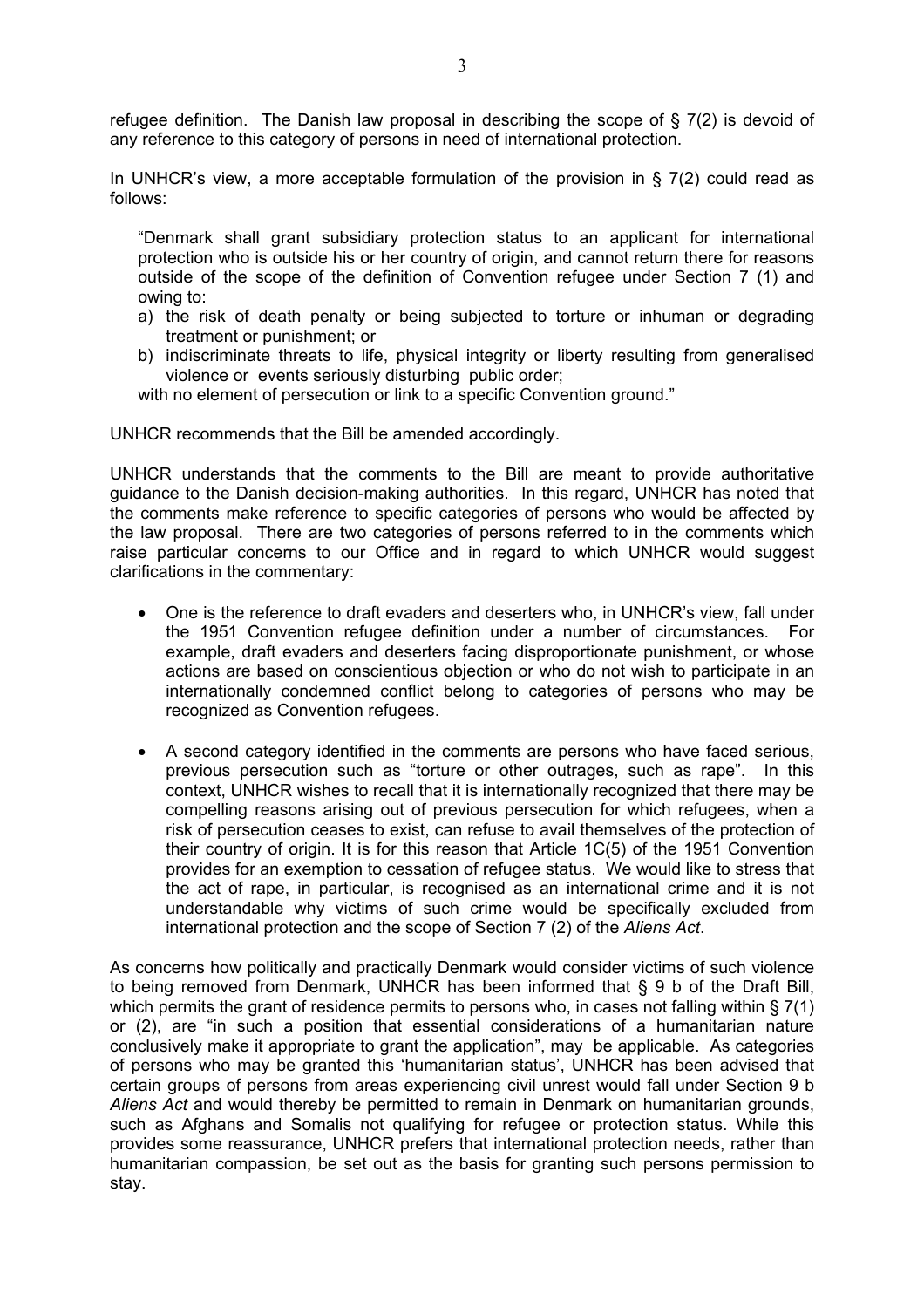UNHCR has noted the repeated assertion in the comments to the Bill that the Danish Government does not feel obliged to afford international protection in cases where there is no specific treaty obligation. In UNHCR's view, a state's legal obligations under international treaties must be seen in the proper context, as the praxis and interpretation of international treaties, which include international refugee and human rights instruments, go beyond the categories of victims of persecution or human rights violations noted in the Draft Bill. Furthermore, such treaty obligations are subject to a continuing evolution in state practice and jurisprudence, which the law proposal and commentary fail to reflect.

# **3. Section 2.2 of the Draft Bill: "Tightening of the first country of asylum rule"**

On the issue of the 'first country of asylum' rule, UNHCR has taken note of § 7(3) of the Draft Bill which *inter alia* provides that an alien may be refused a residence permit under § 7(1) and (2) if he or she "has already obtained protection in another country, or if the alien has close ties with another country where the alien must be deemed to be able to obtain protection". UNHCR has been advised that this provision means that the foreigner should have close ties with the other country, which normally means the person has formerly resided there. The basic criteria noted on pages 17-18 of the translated commentary include the asylum seeker's ability to enter and take up lawful residence; and his/her personal integrity and safety being protected in that country, including against *refoulement*. UNHCR has been further advised that the actual 'tightening' of this rule, as noted in the heading under this section of the commentary, would be that the 'personal balancing' test would be abolished. This test means that the authorities would weigh the applicant's ties to Denmark in comparison with his or her ties in the third country. In future only the ties with a third country would be assessed.

UNHCR wishes to note that its Executive Committee Conclusion No. 58 (1989), focuses on the need for "effective protection" if an asylum seeker is being returned to a country of first asylum. UNHCR is concerned that the formulation of § 7(3) is vague, in so far as it does not refer to the actual possibility for the refugee to re-avail him or herself of the previously enjoyed protection in another country. A question on this aspect of the Draft Bill therefore is whether it would be applied to applicants who are not readmitted, and can for other reasons not return to other countries of asylum, and if so, what would their status in Denmark be?

Finally, the reference to Palestinians from Lebanon in the commentary to the Draft Bill raises the question as to why this particular group of refugees is singled out, and whether the Danish authorities are of the view that indeed Lebanon does offer protection to all Palestinian refugees who have chosen, or are obliged, to leave that country.

### **4. Section 2.3 of the Draft Bill: "Abolishment of the possibility of applying for asylum from Danish missions abroad"**

Notwithstanding UNHCR's earlier recommendation, as noted in UNHCR's preliminary comments of 30 January, that the practice of asylum seekers with ties to Denmark being able to apply for asylum at diplomatic missions abroad should continue, the Draft Bill proposes that this practice (previously § 7(4) Aliens Act) be abolished. UNHCR has been advised that the principal reason for the abolition of this procedure is to save money, as the expense of processing these applications at diplomatic missions abroad is too burdensome In UNHCR's view, the abolition of this practice would be regrettable, as it would foreclose the possibility of persons with protection needs and links to Denmark to seek protection in Denmark through a more direct application process. UNHCR has promoted this unique aspect of the Danish system with other countries as a 'best practice'. It is furthermore the Office's view that such a practice may actually help reduce the number of asylum seekers and refugees who have close ties to Denmark, from choosing to 'move irregularly' to enter the country. UNHCR reiterates its recommendation that the Draft Bill be amended so as to permit the continuation of this overseas asylum application process.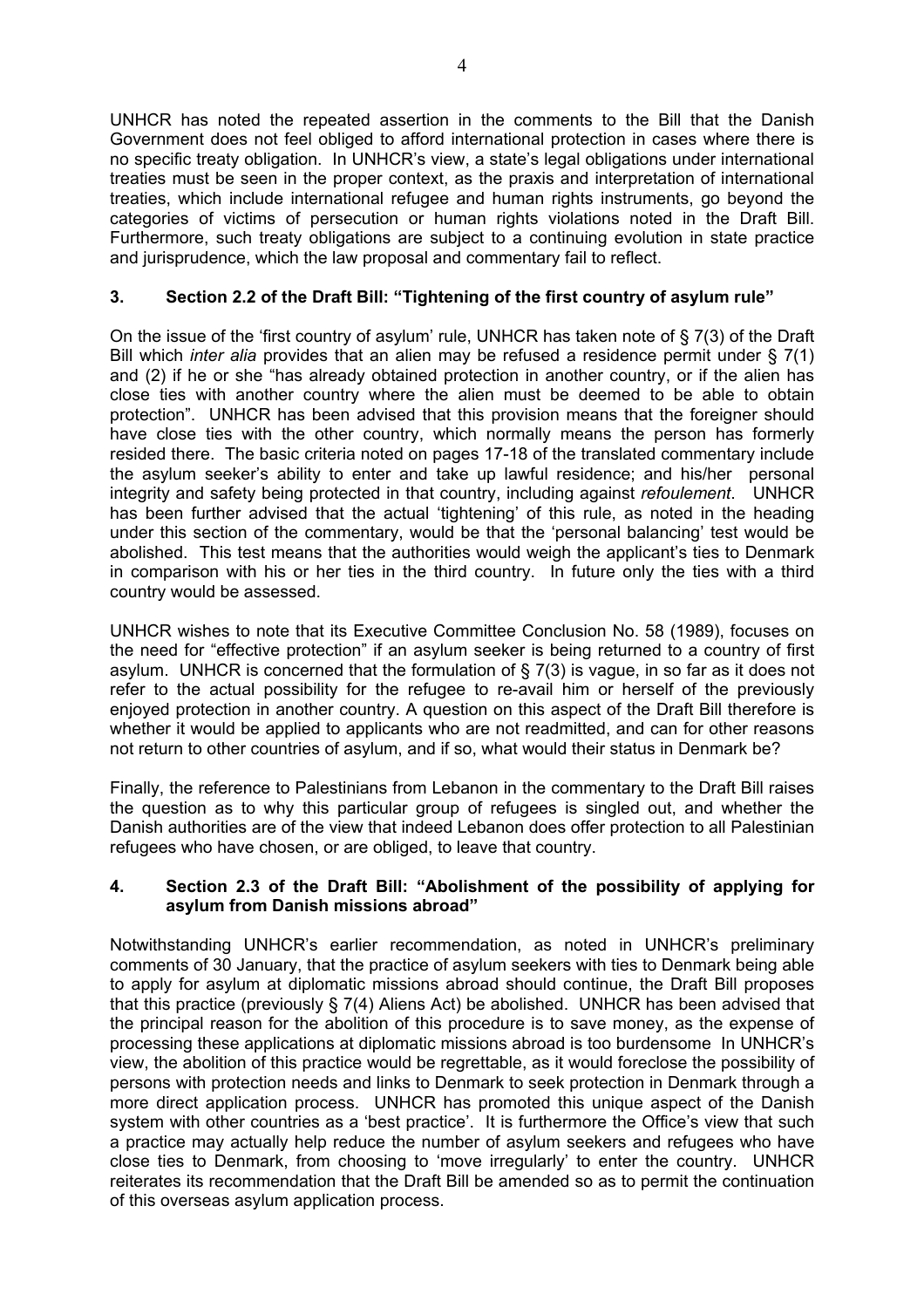#### **5. Section 2.4 of the Draft Bill: "Refusal of entry to asylum seekers and return to safe third countries"**

§ 48a of the Draft Bill *inter alia* provides that: "Return … may only be effected to a country which has acceded to and in fact honors the 1951 Convention, and which provides access to an adequate asylum procedure. Return … may not be effected to a country where the alien will be at risk of the death penalty or of being subject to torture or inhuman or degrading treatment or punishment, or where there is no protection against return to such country."

UNHCR notes and welcomes the inclusion of additional criteria in the provision on "safe third countries". It is UNHCR's view that, apart from the Dublin Convention procedure and any appropriate successor instrument, returning an asylum seeker to another country based on the 'safe third country' concept must be accompanied by a case-by-case determination, within a fair procedure, that the individual asylum seeker will:

- Be re-admitted to that country;
- Enjoy there effective protection against *refoulement*;
- Have the possibility to seek and enjoy asylum in that country; and
- Be treated in accordance with accepted human rights standards.

UNHCR's formulation of the necessary criteria, as noted above, for such returns differs from that in the commentary to the Draft Bill. UNHCR recommends that the Danish law proposal reflect all of these criteria so as to avoid ambiguity, or the possibility of an overly broad application of discretionary authority. The specific phrase to 'be treated in accordance with accepted human rights standards', is particularly important in the context of avoiding asylum seekers being returned to countries where they may be subject to mandatory and/or longterm detention. UNHCR further recommends that the phrase "fair and efficient" procedures as opposed to the formulation in the translation of "adequate", be used in the Draft Bill. While the criteria in § 48a are generally acceptable along with the above qualification, in UNHCR's view there should additionally be an appeal possibility with suspensive effect in all cases being considered for third country returns.

In discussions on this aspect of the Draft Bill with Government officials, UNHCR was advised that, as outlined in the commentary, UNHCR would be consulted on which 'third countries' may be come into consideration in applying this provision. While UNHCR welcomes the envisaged consultations, it wishes to note that the organization will not be in a position to pronounce itself in general terms on the safety of a third country as this has to be assessed on a case-by-case basis. Moreover, it is not clear to UNHCR whether, in practice, there is a consultation procedure with a third country prior to a transfer of an asylum seeker, so as to obtain the explicit consent of readmission to the third country, as well as admission to an asylum procedure for the individual concerned.

#### **6. Section 3 of the Draft Bill: "Tightened conditions for the issue of permanent residence permits"**

Under this sub-heading of the commentary to the Draft Bill, the Government has proposed a significant change in the number of years, from 3 to 7, of residence required for a refugee to be granted a 'permanent residence' permit. In this connection UNHCR was advised that the counting of the 7-year period would only begin when an individual was granted status in Denmark, for example refugee or humanitarian status, and would not include time spent in the procedure.

While this aspect of the proposal is clearly a policy choice, it is at odds with the practice of a number of EU States which either choose to grant permanent residence status immediately after a refugee is recognised as such, or do so after a lesser number of years of residency,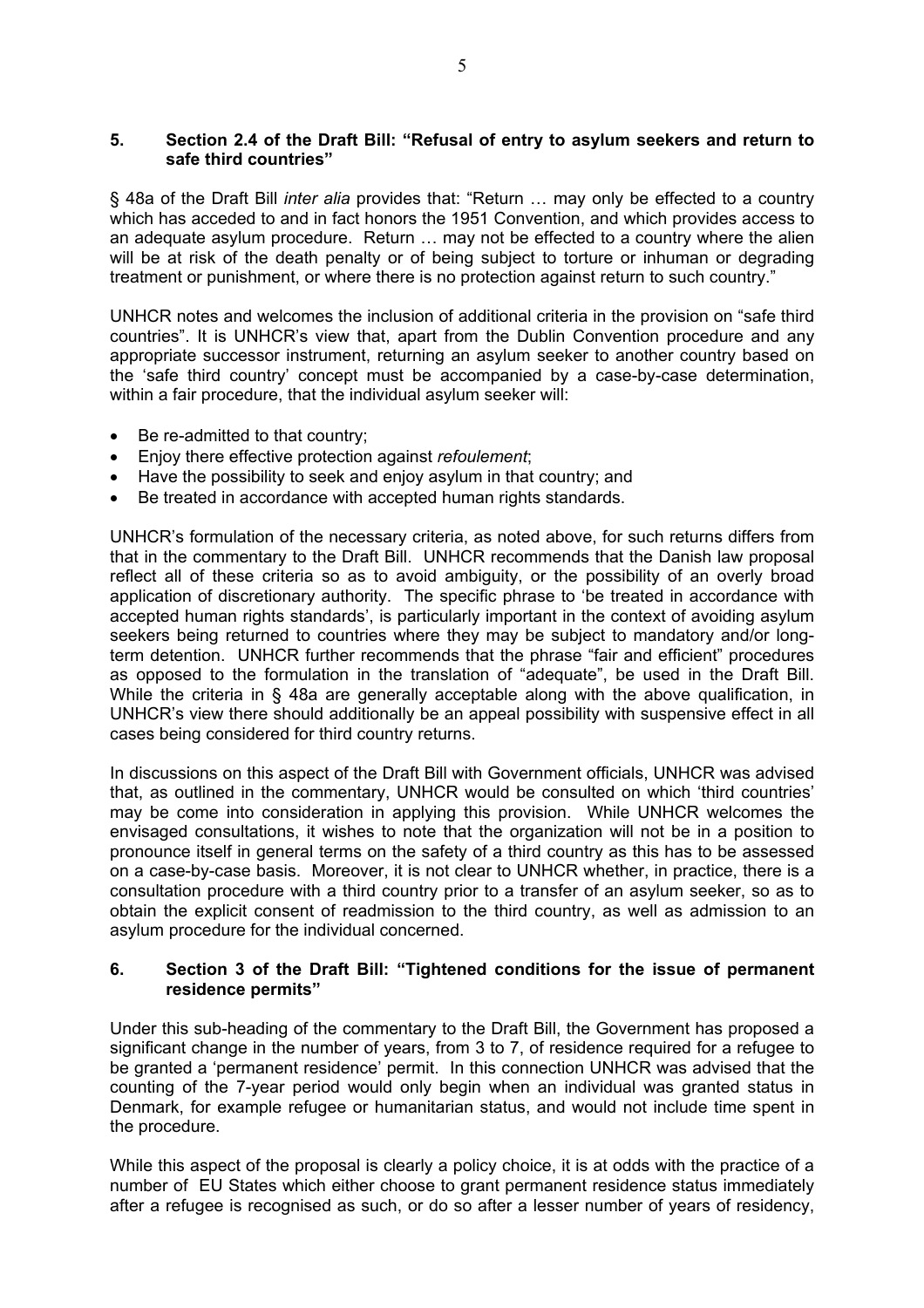normally 5 years or less. The EU proposals on this issue are moving towards adopting a 5 year timeline that counts the time spent in the asylum procedure. Furthermore, in the refugee context the declarative nature of recognition of refugee status should be considered in order not to prejudice an applicant for time spent in the procedure. The draft EU Directive on Long-Term Residents also includes important exemptions as regards qualifying conditions for refugees, including economic means tests and insurance coverage.

In UNHCR's experience, it is important to grant appropriate legal status to refugees in as short a time as possible, in order to facilitate their social acceptance and integration prospects. UNHCR is concerned about the signal this provision sends to the immigrant community in particular, and how it may actually work against the Government's desire to promote integration of foreigners and refugees if they have to wait so long in order to be considered 'permanent residents' and are faced with the insecurity of a possible revocation (see below) of their temporary residence permits during this period.

UNHCR recommends that the waiting period to be granted permanent residence status as presently formulated in the Draft Bill be amended in line with the above comments. In the case of persons who have been recognized as being in need of international protection, no longer than 5 years, which would include the amount time spent in the asylum procedure, should, in our view, be required in order to gain permanent residence status.

### **7. Section 4 of the Draft Bill: "Enhanced access to revocation of residence permits"**

As concerns the criteria for revocation of non-permanent residence permits (which covers cessation of refugee status) contained in § 19 *Aliens Act*, UNHCR was advised that there will always be a balancing of criteria, and in the comments to the Bill it is noted that any revocation decision would be taken as a separate assessment by the Danish Immigration Service and the Refugee Board. In the refugee context, the commentary refers to Article 1(C)(5) of the 1951 Refugee Convention as well as paragraph 139 (exemption to cessation) of the UNHCR Handbook on Procedures and Criteria for Determining Refugee Status. UNHCR is of the opinion that in cases of very serious past persecution, even if there is no prospect of future persecution, the refugee should be granted continued protection in Denmark. UNHCR has been further informed that Article 1(C) criteria would only apply to persons granted Convention refugee status, and for those individuals granted 'other protection status' such status would not be revoked where a person risks torture, human rights violations or if it would be particularly burdensome to the person. The doctrine of "acquired rights" may also come into play for refugees who have been in Denmark over a period of years.

This aspect of the law text in the Draft Bill does not refer to the entirety of the cessation criteria in the 1951 Refugee Convention. So as to avoid any ambiguity under this important aspect of international refugee law, the full provisions of Article 1(C) of the 1951 Convention should be reflected in the text of the Draft Bill. UNHCR further recommends that the commentary to the Draft Bill reflect the fact that in cases where Denmark is deciding on the application of the cessation clauses, UNHCR may be consulted in evaluating the impact of changes in the country of origin or in advising on the implications of cessation of refugee status in relation to large groups of refugees on Danish territory. Such an involvement of UNHCR would be in line with the Office's supervisory role under its Statute in conjunction with Article 35 of the 1951 Refugee Convention and would be consistent with the views of the Executive Committee as noted in its Conclusion No. 69 (1992).

# **8. Section 5.1 of the Draft Bill: "Composition of the Refugee Board"**

A further amendment in the Draft Bill of § 53 (2) *Aliens Act* is to change the composition of the Refugee Board so as to remove representation of the Danish Refugee Council (DRC)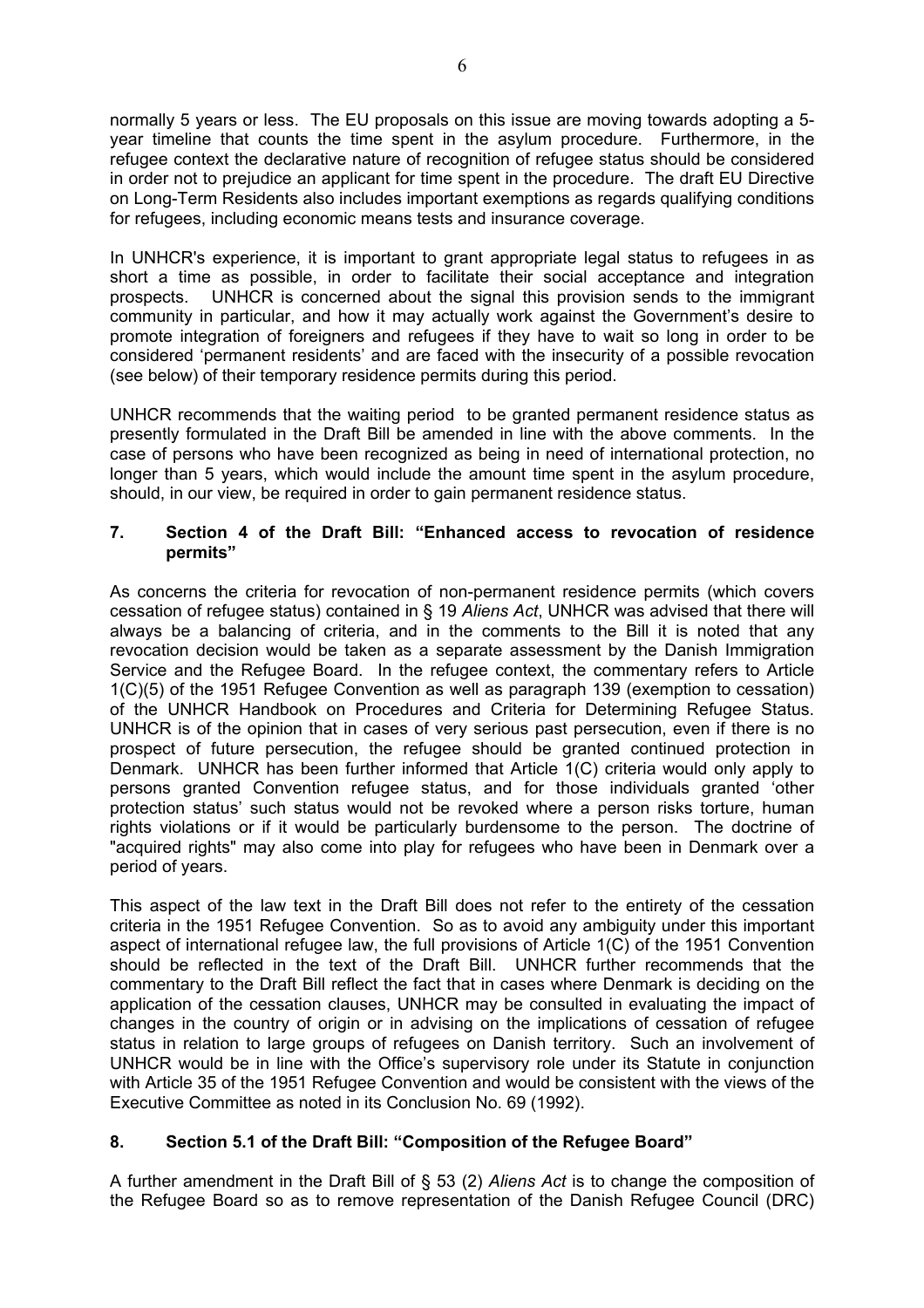and the Ministry of Foreign Affairs. UNHCR is concerned about the motivation for removing the DRC from the Refugee Board. The Office has been advised that the DRC's presence over the last several years has never been problematic, and indeed the DRC brings much experience and expertise to the deliberations of the Board. UNHCR has also been informed by Government officials that the Refugee Board almost always takes unanimous decisions, which is indicative of a well-functioning decision-making body. It is UNHCR's view, that the representation of civil society in, and the cumulative experience the DRC brings to the Danish asylum procedure in its various aspects, is worth preserving. The role of the DRC has been promoted by UNHCR as a model of 'best practice' for other countries. In this context the Conclusions on Supervisory Responsibility coming out of the Expert Consultation within the UNHCR Global Consultations on International Protection have noted the importance "to ensure that non-governmental organizations have a proper role in the process of supervision" of the implementation of the 1951 Refugee Convention.

UNHCR reiterates its plea to maintain the DRC on the Refugee Board, as well as in other aspects of the Danish asylum procedure.

#### **9. Section 5.3 and 5.4 of the Draft Bill: "Processing of cases under the manifestly unfounded procedure"**

This aspect of the Draft Bill provides that the manifestly unfounded procedure is to be applied in more cases (§ 53b *Aliens Act*). The proposal further notes that in potentially a large number of cases the chairperson of the Refugee Board could alone decide on such cases. The proposal also recommends the abolition of the so-called 'one night rule' to allow for processing of claims in one day, and would permit the use of manifestly unfounded procedures in cases which concern credibility ("unreliability") issues.

As concerns the notion of manifestly unfounded claims, UNHCR's Executive Committee in its Conclusion No. 30 (1983) defines such claims as either (i) clearly abusive or fraudulent, or (ii), not related to the criteria for refugee status. UNHCR would not agree to the scope of manifestly unfounded claims going beyond these two categories. Those asylum claims that require complex assessments, such as the application of the so-called internal flight alternative, or that involve difficult issues of credibility, cannot be handled in an accelerated procedure. Similarly an asylum-seeker's lack of documentation, or use of forged documentation cannot, in itself alone, render his or her refugee claim manifestly unfounded.

The proposal further suggests that an "expedited manifestly-unfounded procedure" be undertaken in only one day. UNHCR questions whether this is logistically possible, and whether sufficient safeguards can be put in place to ensure a fair determination procedure. Given the current formulation of the respective provision of the Draft Bill (§ 53 b (2) *Aliens*  Act) UNHCR is also concerned that use of the 'less than one night' procedure, as presently formulated in the commentary, may become the normal practice and not, as UNHCR was advised, the exception. Furthermore, to allow the Chairperson of the Refugee Board to deal with manifestly unfounded cases on his or her own may overburden the Chairperson and delay decision-making. These various procedural changes – as such minor on their own – may, in their entirety, have the effect of reducing the quality of the manifestly unfounded procedure, which could lead to erroneous decisions.

#### **10. Section 5.5 of the Draft Law: "Immediate departure upon final refusal of asylum"**

The Draft Bill provides that asylum seekers whose applications are rejected are to leave the country immediately and not, as is the practice today, within 15 days. UNHCR feels that this aspect of the proposal should be modified to allow rejected asylum seekers a reasonable time to exhaust appeal possibilities. As concerns exhaustion of appeal procedures, UNHCR was advised that the responsible authorities would wait for a decision on a humanitarian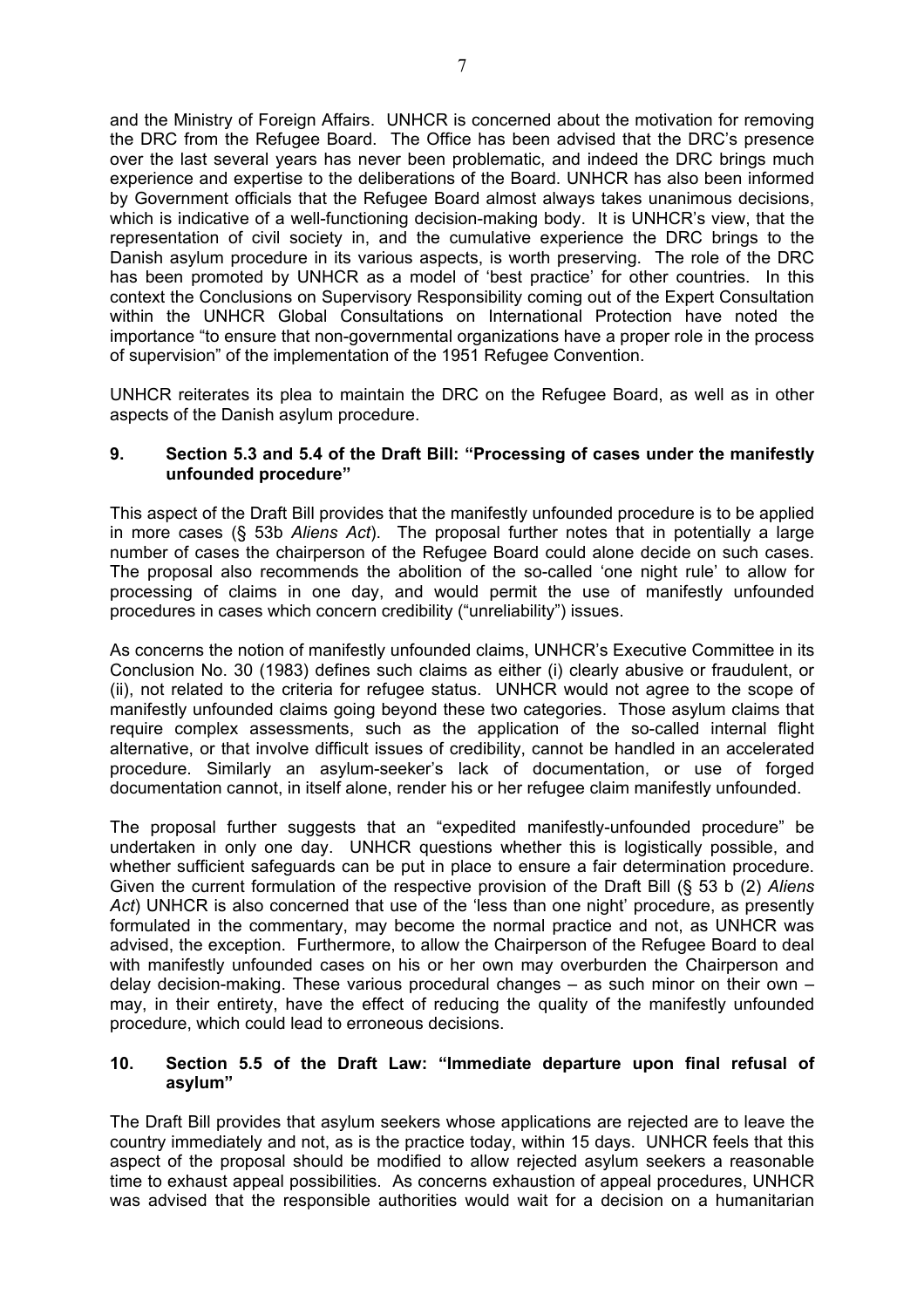application, for example, before executing a removal order. UNHCR was also advised that rejected asylum seekers would be expected to apply for humanitarian status on the same day as they received the rejection decision, and if they did so afterwards then special consideration would have to be given as to whether the applicant could remain in Denmark pending the outcome of the application. Our Office was further informed that rejected asylum seekers in this position would be provided guidance and legal advice on these matters, and applicants before the Refugee Board would be provided with a lawyer.

Given the importance of these procedural safeguards, which UNHCR commends, it is recommended that they be specifically spelled-out in either the law text and/or the commentary to the Bill.

# **11. Section 7: "The Family Reunification Field"**

This aspect of the proposal entails the abolition of the statutory rights to reunification with members of the core family (spouses, children and parents above the age of 60). UNHCR has however welcomed the advice it received that recognized refugees who are married when they come to Denmark, will not be required to meet the financial and other requirements in order to be granted family reunification. UNHCR was also advised that the rules would be more stringent in cases where refugees got married after arriving in Denmark.

The Draft Bill suggests that refugees who have been granted asylum in Denmark based on family ties, and who later marry someone from a third country may, depending on the closeness or otherwise of their ties with Denmark, be asked to join the spouse in his or her country of residence. In UNHCR's view, it should be an important consideration that recognized refugees are at quite a disadvantage as regards joining a spouse in a third country due to their status as refugees, which carries with it difficulties in moving from the country of refuge. Depending on the spouse's country of origin, the refugee may be unable to relocate there for security reasons linked to refugee status. Recognized refugees, just as persons enjoying other forms of international protection, may fail the test of *returnability* enunciated by the European Court of Human Rights in a number of decisions concerning Article 8 of the European Convention on Human Rights (ECHR).

It is also important to bear in mind that the UNHCR Executive Committee has repeatedly recognized the importance of the principle of family unity and has called upon states "to implement *measures to facilitate family reunification of refugees on their territory*, especially through the consideration of all related requests in a positive and humanitarian spirit …." (Executive Committee Conclusion No. 85 (1998), at Para. (w). The UN Human Rights Committee has further recognized that the "the right to found a family implies, in principle, the possibility to procreate and live together". The Human Rights Committee has underscored that the possibility to live together implies the adoption of appropriate measures "both at the internal level and as the case may be, in cooperation with other states, to ensure the unity and reunification of families, *particularly when their members are separated for political, economic or similar reasons*" (General Comment 19 of the Human Rights Committee on 'Protection of the family, the right to marriage and equality of spouses' (Article 23), 1990, at Para. 5).

Given the particular vulnerability which characterizes the situation of many refugees, and considering the fact that recognized refugees have already had their lives disrupted by being forced to leave their country of origin, it is UNHCR's view that particular consideration should be given to allowing refugees residing in Denmark to be joined by their family and spouses in Denmark. In brief, UNHCR recommends that there should be a specific exemption for Convention refugees as concerns constraints on family reunification, whether such reunification is based on a pre-existing marriage or a marriage which is entered into after asylum has been granted.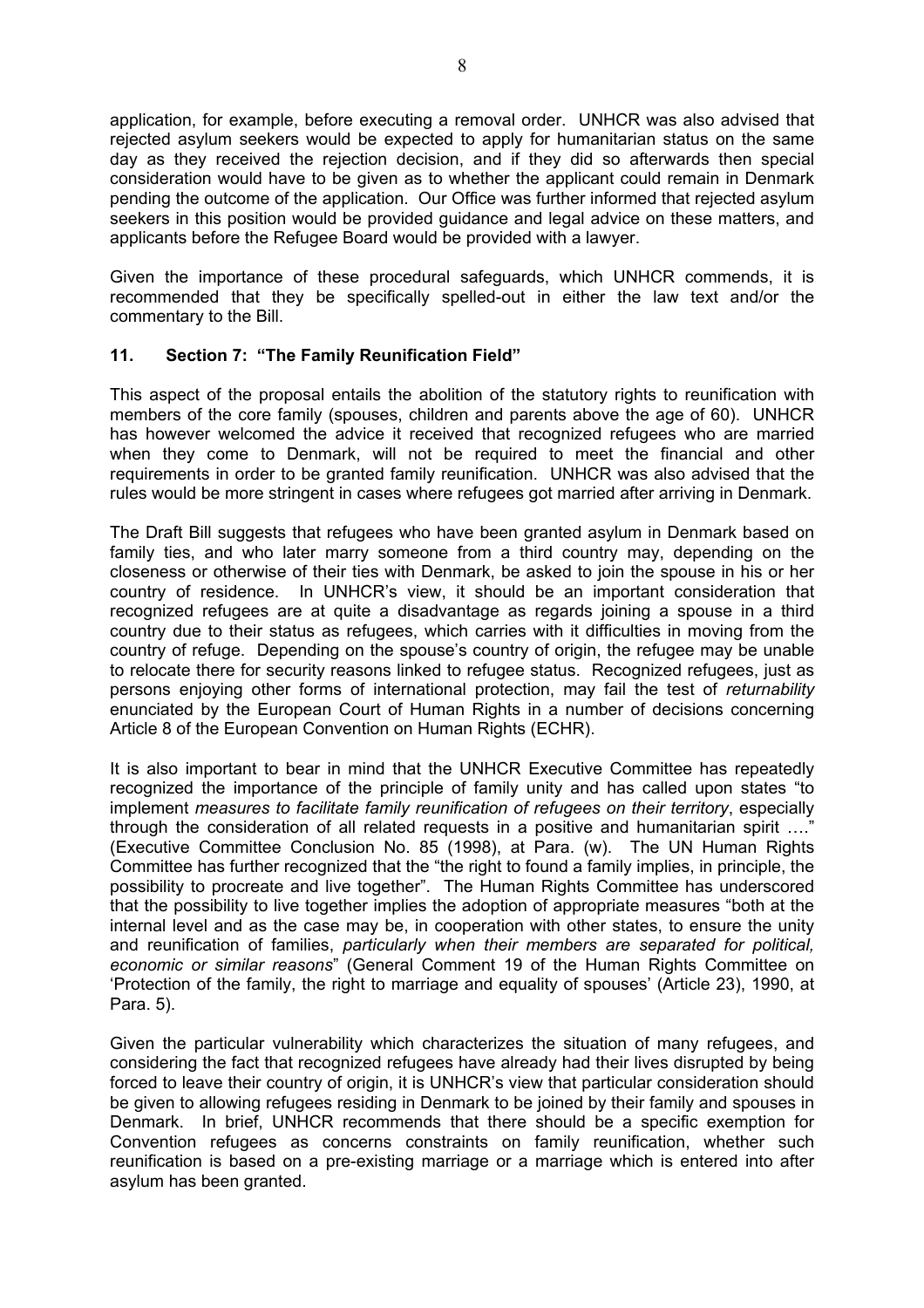A related concern of the Office is that both Convention refugees, as well as those granted subsidiary protection under § 7(2), may have to wait more than three years in order to have their family reunification applications processed, as the new rules would not permit an applicant receiving any public benefits to be joined by a spouse. As the Danish integration programme is three years in length, this could result in refugees and other protected persons waiting at least three years before they can *apply* to be joined by family members. In the case of persons granted humanitarian status under § 9 b *Aliens Act*, under the terms of the Draft Bill they would have to wait "at least 7 years" in order to obtain permanent residence status, hence before being able to benefit from family reunification.

UNHCR has been advised that, for example, in the case of a person granted humanitarian status, family reunification may be granted under § 9 c *Aliens Act* if a denial would be contrary to Article 8 of the ECHR (9c *Aliens Act* provides *inter alia* that "a residence permit may be issued to an alien if exceptional reasons make it appropriate"). Nevertheless, the scope of the provision in practice, in addition to the very long waiting period, is of general concern to our Office. Furthermore, the jurisprudence concerning Article 8 of the ECHR and the grant of family reunification generally addresses situations whereby one spouse is subject to an expulsion or removal order based on criminality or other grounds. This case law is distinguishable to the situation of refugees and other protected persons, and it is therefore difficult to see how the current jurisprudence under Article 8 of the ECHR could be used directly to interpret the grant of family reunification to the benefit of refugees and other protected persons.

A related issue in the Draft Bill, is the rule that would only permit reunification of spouses who are at least 24 years of age. The proposal suggests restricting the ability of asylum seekers to enter into marriage under the terms of the Danish *Marriage Act*. The commentary to the Bill appears to make little distinction between what UNHCR agrees is the unacceptable practice of 'forced marriage', and 'arranged marriage' which is common in many cultures.In UNHCR's view it is incorrect to compare the two. Furthermore, it is difficult to assess how merely raising the age for legal marriage in Denmark would have the desired effect of limiting the incidents of forced marriage. Public education on the issue of forced marriage may be an effective approach.

A related consideration is whether it would be desirable from a policy perspective to restrict the ability of asylum seekers and refugees to marry in Denmark. In UNHCR's view, this aspect of the proposal may be inconsistent with a proper interpretation of Articles 8, 12 and 14 of the ECHR, and Articles 23 and 26 of the International Covenant on Civil and Political Rights.

### **12. Social benefits**

The Draft Bill suggests that in order for individuals to obtain full social welfare benefits they must have resided in Denmark for at least seven out of the preceding eight years. This proposal applies to both "foreigners" and Danish citizens. A somewhat related proposal, linked to the introduction of the Danish *Integration Act*, was discussed with the Danish Government in 1998. UNHCR provided extensive comments on the 1998 proposal. The present proposal is different, however, in that it endeavors to bring in some parity of treatment as between refugees and Danish citizens.

During UNHCR's meetings with Danish Government officials on 24 January and 28 February, questions were raised about aspects of the policy proposal in the context of Articles 23 and 24 of the 1951 Refugee Convention. Moreover, the question was put as to whether it was equitable to compare a returning Dane to a refugee for the purposes of assessing the need for social welfare benefits. With regard to international refugee law, Article 23 of the 1951 Refugee Convention promotes the equal treatment of refugees with nationals, but as such, i.e. not with selected sub-categories of nationals. There is no